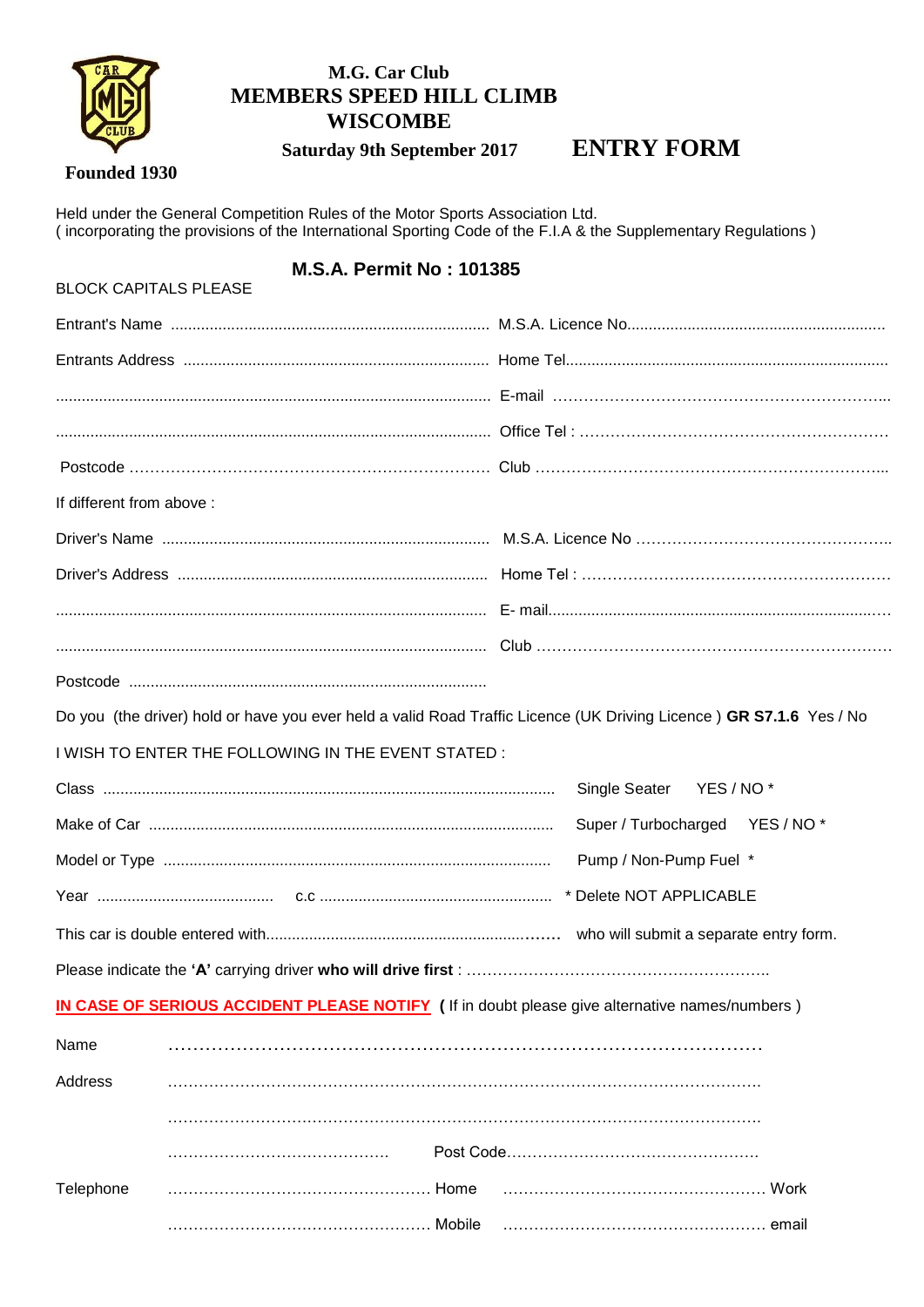#### **UDERTAKING TO BE SIGNED BY ENTRANT AND DRIVER**

#### **GR. D13.1 Every entrant and driver before taking part in any competition shall sign an undertaking as follows:**

' I declare that I have been given the opportunity to read the General Regulations of the Motor Sports Association and, if any, the Supplementary Regulations for this event and agree to be bound by them. I declare that I am physically and mentally fit to take part in the event and I am competent to do so. I acknowledge that I understand the nature and type of the competition and the potential risk inherent with motor sport and agree to accept the risk.

I understand that motorsport can be dangerous and accidents causing death, injury, disability and property damage can and do happen. I understand that these risks may give rise to my suffering personal injury or other loss and I acknowledge and accept these risks. In consideration of the acceptance of this entry I agree that neither any one of or any combination of the MSA and its associated clubs, the organisers, the track owners or other occupiers, the promoters and their respective officers, servants, representatives and agents ( the "Parties" ) shall have any liability for loss or damage which may be sustained or incurred by me as a result of participation in the Event including but not limited to damage to property, economic loss, consequential loss or financial loss howsoever caused. Nothing in this clause is intended to or shall be deemed to exclude or limit liability for death or personal injury.

To the fullest extent permitted by law I agree indemnify and hold harmless each of the Parties in respect of any loss or damage whatsoever and howsoever arising from my participation in this event.

' I declare that to the best of my belief the driver(s) possess(s) the standard of competence necessary for an event of the type to which this entry relates and that the vehicle entered is suitable and roadworthy for the event having regard to the course and the speeds which will be reached '.

#### **DECLARATION TO BE SIGNED BY THE ENTRANT**

#### **GR D 13.1.1**

I declare that to the best of my belief the driver(s) possess(s) the standard of competence necessary for an event of the type to which this entry relates and that the vehicle entered is suitable and roadworthy for the event having regard to the course and the speeds which will be reached. **GR D 13.1.4**

I have read and fully understand the Procedure for Control of Drugs and Alcohol as contained in the Competitors and Officials Yearbook Regulations H39, D35.1, G15.1.4 and have also fully familiarised myself with the information on the web sites referred to (www.ukad.org.uk and

[www.wada-ama.org](http://www.wada-ama.org/) ) in particular the UK Anti Doping Rules which have been adopted by the MSA. Further, if I am counter-signing as the Parent or Guardian of a minor then in addition to the deemed consent to the testing of that minor (UKAD Code Art 5.6.2 ) I hereby confirm that I give such consent for the minor concerned to be so tested.

**GR D 13.1.5** 

'I hereby agree to abide by the MSA Child Protection Policy and Guidelines and the National Sporting Code of Conduct'.

#### **DECLARATION TO BE SIGNED BY PARENT/GUARDIAN**

#### **GR.D13.1.1. (c)**

'If I am the Parent or Guardian of the driver 'I understand that I shall have the right to be present during any procedure being carried out under the Supplementary Regulations issued for this event and the General Regulations of the MSA.'.

As the Parent /Guardian/ ' I confirm that I have acquainted myself and the minor with the M.S.A. General Regulations, agree to pay any appropriate charges and fees pursuant to those Regulations ( to include any appendices thereto ) and hereby agree to be bound by those Regulations and submit myself without reserve to the consequences resulting from those Regulations ( and any subsequent alteration thereof ). Further I agree to pay as liquidated damages any fines imposed upon me up to the maxima set out in Part 3. Appendix 1'.

**Note : 1.** Where the Parent/Guardian is not present there must be a representative who must produce a written and signed authorisation to so act from the Parent/Guardian to act as their representative.

 **2.** Any understanding or declaration as prescribed by paragraphs above which are signed by a person under the age of 18 years shall be Countersigned by that persons Parent/Guardian/ Guarantor, whose full name and address shall be given.

#### **DECLARATION TO BE SIGNED BY DRIVER**

**GR.D13.1.2** Every driver before taking part in any competition shall sign a declaration as follows :

' I understand that should I at the time of this event be suffering from any disability whether permanent or temporary which is likely to affect prejudicially my normal control of my vehicle, I may not take part unless I have declared such disability to the ASN which has, following such declaration, issued a licence which permits me to do so'.

#### **I enclose remittance of £ 80 to cover Entry Fee including MSA permit and insurance charges. ( cheques made payable to M.G. Car Club Ltd ) or BACS ( See SRs Para 11 for details )**

| SIGNATURE OF ENTRANT MARKET AND ACCOUNT AND THE MARKET DATE AND DATE AND AN INCOMEDIATE SERVICE AND THE SERVICE SERVICE SERVICE SERVICE SERVICE SERVICE SERVICE SERVICE SERVICE SERVICE SERVICE SERVICE SERVICE SERVICE SERVIC |  |  |  |
|--------------------------------------------------------------------------------------------------------------------------------------------------------------------------------------------------------------------------------|--|--|--|
|                                                                                                                                                                                                                                |  |  |  |
|                                                                                                                                                                                                                                |  |  |  |
|                                                                                                                                                                                                                                |  |  |  |
|                                                                                                                                                                                                                                |  |  |  |
|                                                                                                                                                                                                                                |  |  |  |
|                                                                                                                                                                                                                                |  |  |  |
| Send entries to the Entries Secretary:<br>initiative in European County 1. Of the Pink and County 1. Accept County 1. December 1. D.C. 747                                                                                     |  |  |  |

**Bruce Weston, Paddock Lodge, Cherry Pie Lane, Sparkford, Yeovil, Somerset BA22 7AT Telephone enquiries : 01963 440941 Email address : [bruceweston@tiscali.co.uk](mailto:bruceweston@tiscali.co.uk)**

### **THIS FORM TO ARRIVE NO LATER THAN SUNDAY 3rd SEPTEMBER 2017 PLEASE PROVIDE YOUR e-mail ADDRESS OR SAE FOR YOUR ACKNOWLEDGEMENT OF ENTRY**